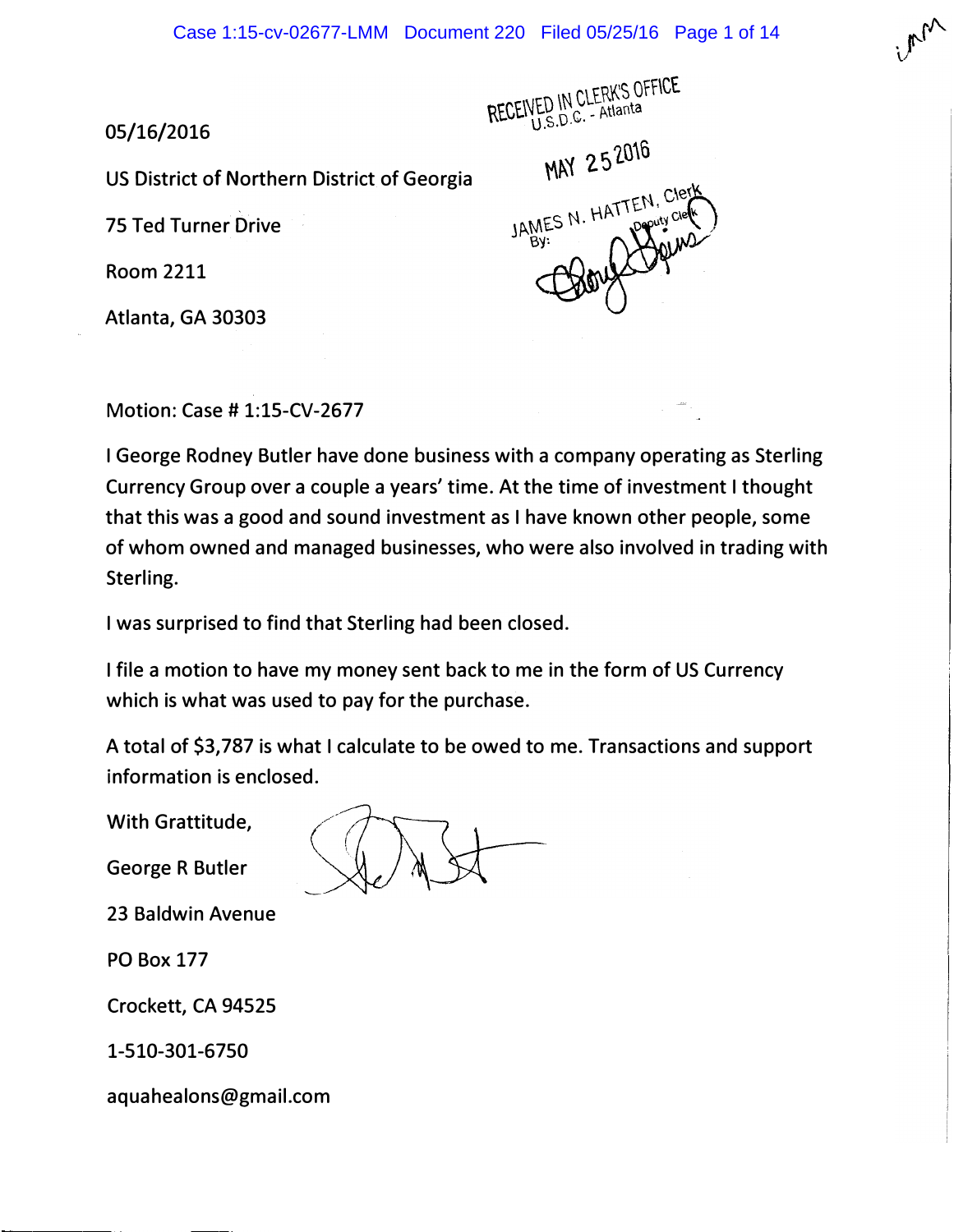if you are selling \$1,000 USD of currency or greater, you will also need to verify your identity and address. Click here for more information on our Customer Verification program.

- - Currency of questionable origin, currency imported illegally into the US, and currency purchased from unlicensed dealers or dealers who do not meet our standards for compliance will not be exchanged by Sterling Currency Group. Read our policy on compliance HERE.

If you have requested an in-person appointment, you will receive an e-mail confirming your appointment or refusing your order.

Your order confirmation is below.

| Ship to:<br>George R Butler<br>23 Baldwin Avenue<br>Crockett, California 94525<br><b>United States</b><br>510-301-6750 | STATUS:<br>DATE:<br>PAYMENT METHOD:<br><b>ORDER TYPE:</b><br>SHIPPING METHOD: | Open<br><b>Exchange Dinar</b> | 05/01/2015, 14:57<br><b>FedEx Overnight</b> |
|------------------------------------------------------------------------------------------------------------------------|-------------------------------------------------------------------------------|-------------------------------|---------------------------------------------|
| <b>Product</b>                                                                                                         | (*) Exchange Rate Per Million                                                 | Quantity                      | <b>Subtotal</b>                             |
| Uncirculated Iraqi Dinar                                                                                               |                                                                               | 11,000,000                    | \$9,460.00                                  |
|                                                                                                                        |                                                                               | Subtotal:                     | \$9,460.00                                  |
|                                                                                                                        |                                                                               | <b>Shipping cost:</b>         | $-$ \$20.00                                 |
|                                                                                                                        |                                                                               | Total cost: \$9,440.00        |                                             |

\* The listed exchange rate(s) on this invoice is defined as the cost in USD per million of the currency being purchased for this order. If you wish to sell currency to us, please visit our website (www.sterlingcurrencygroup.com) and select "Sell Dinar & Other Currencies" for our currency repurchase rates.

Sterling Currency Group \* 2625 Piedmont Rd NE Ste. 56-590 Atlanta, GA 30324 \* 404-991-5740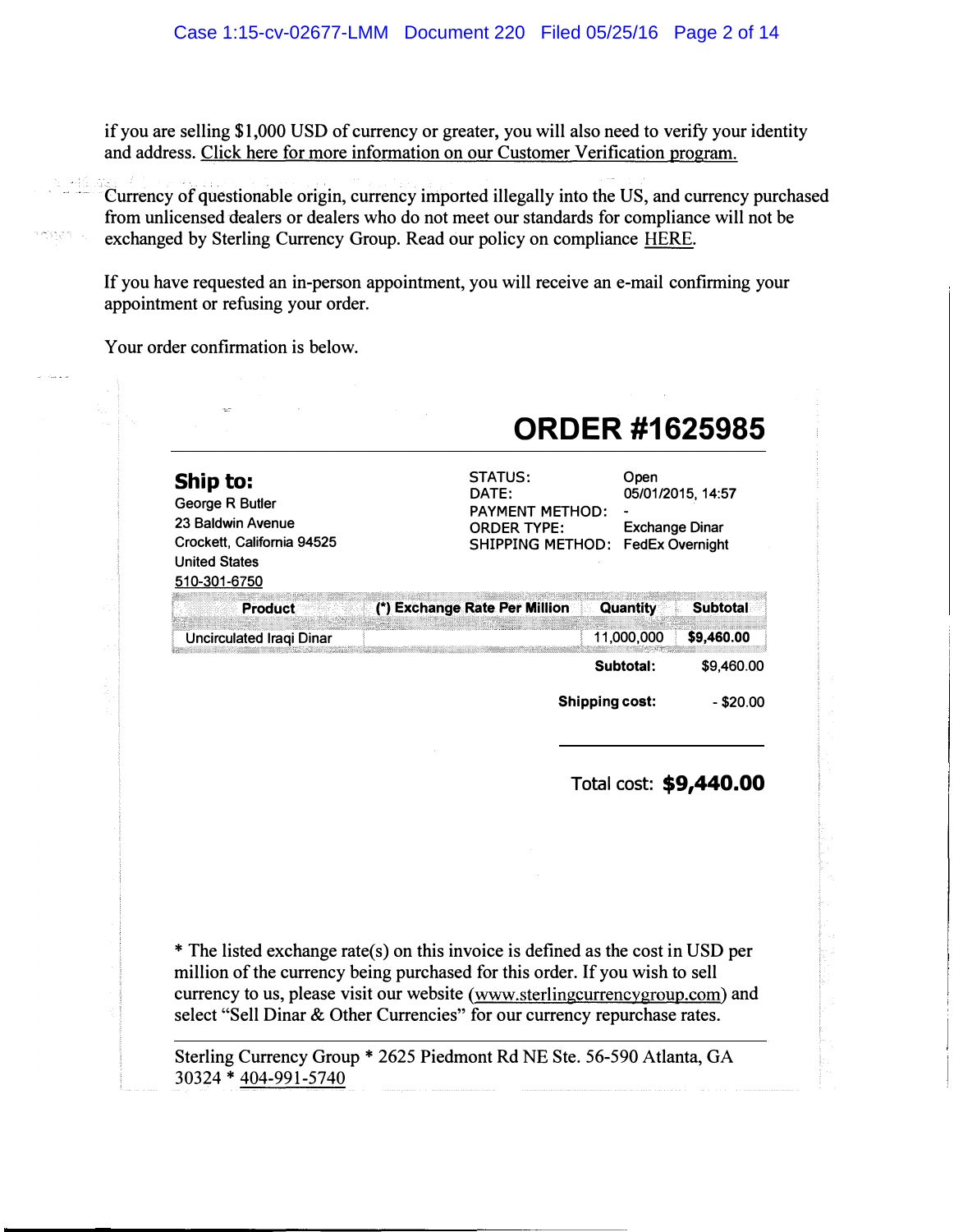You can log in at www.sterlingcurrencygroup.com to our system to check the status of your order and to create new orders.

If you have any questions, please visit our **Contact Us** page for Live Chat or to submit a help request via our ticket system. You can also call us at  $1-888-346-2771$  M - F from 9 AM to 8 PM and Saturday from 9 AM to 5 PM Eastern Time. Please do not reply to this e-mail.

Thank you for choosing Sterling Currency Group / DinarBanker!

IMPORTANT: This email and any attachments are for the sole use of the intended recipient(s) and contain information that may be confidential and/or legally privileged. If you have received this email in error, please notify the sender by reply email and delete the message. Any disclosure, copying, distribution or use of this communication by someone other than the intended recipient is prohibited.

"PLEASEKEEP THIS COPY FOR YOUR RECORDS. YOU MAY BE REQUIRED TO PROVIDE THIS DOCUMENT AT THE TIME OF YOUR EXCHANGE."

**EXECUTE:** Click here to Reply or Forward 15.06 GB (15%) of 100 GB used

Manage Terms - Privacy Last account activity: 2 hours ago Details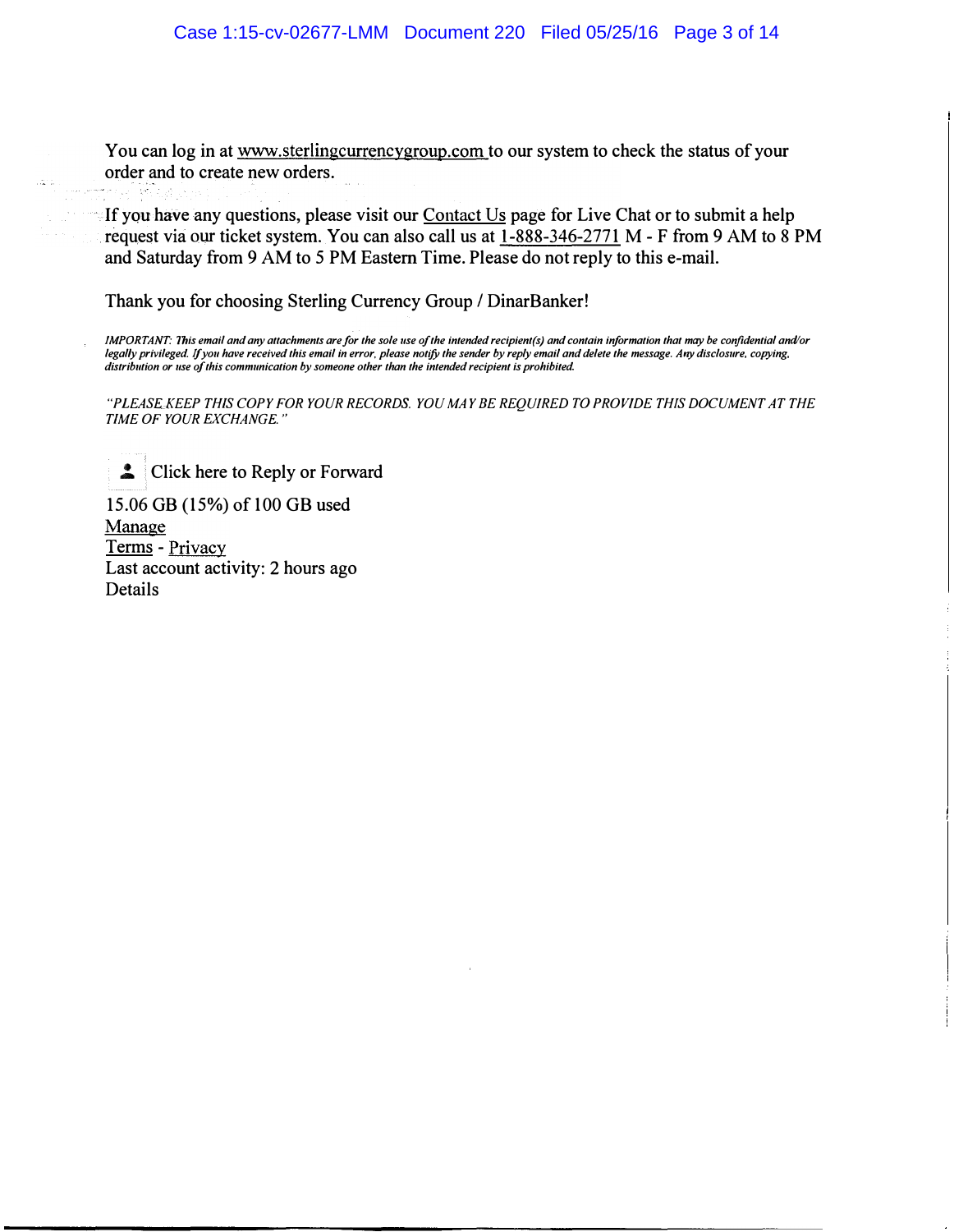# Sterling Currency Group: Expired Order #1069293

lnboxx

# SCG/DinarBanker <no-reply@sterlingcurrencygroup.com> 7/6/15

to me

Dear George R,

Your Guaranteed 90 Layaway order has Expired because we have not received your next payment.

If your payment has already been sent, please contact us immediately so that we can apply that payment to your order.

As this is a Guaranteed 90 Layaway order, we will automatically ship you 2,200,000 IQD AND 8,000,000 VND in 4 business days.

You can log in at www.sterlingcurrencygroup.com to our system to check the status of your order and to create new orders.

If you have any questions, please visit our Contact Us page for Live Chat or to submit a help request via our ticket system. You can also call us at  $1-888-346-2771$  M - F from 9 AM to 8 PM and Saturday from 9 AM to 5 PM Eastern Time. Please do not reply to this e-mail.

Thank you for choosing Sterling Currency Group / DinarBanker!

IMPORTANT: This email and any attachments are for the sole use of the intended recipient(s) and contain information that may be confidential and/or legally privileged. If you have received this email in error, please notify the sender by reply email and delete the message. Any disclosure, copying, distribution or use of this communication by someone other than the intended recipient is prohibited.

"PLEASE KEEP THIS COPY FOR YOUR RECORDS. YOU MAY BE REQUIRED TO PROVIDE THIS DOCUMENT AT THE TIME OF YOUR EXCHANGE."

Click here to Reply or Forward

15.05 GB (15%) of 100 GB used Manage Terms - Privacy Last account activity: 20 minutes ago Details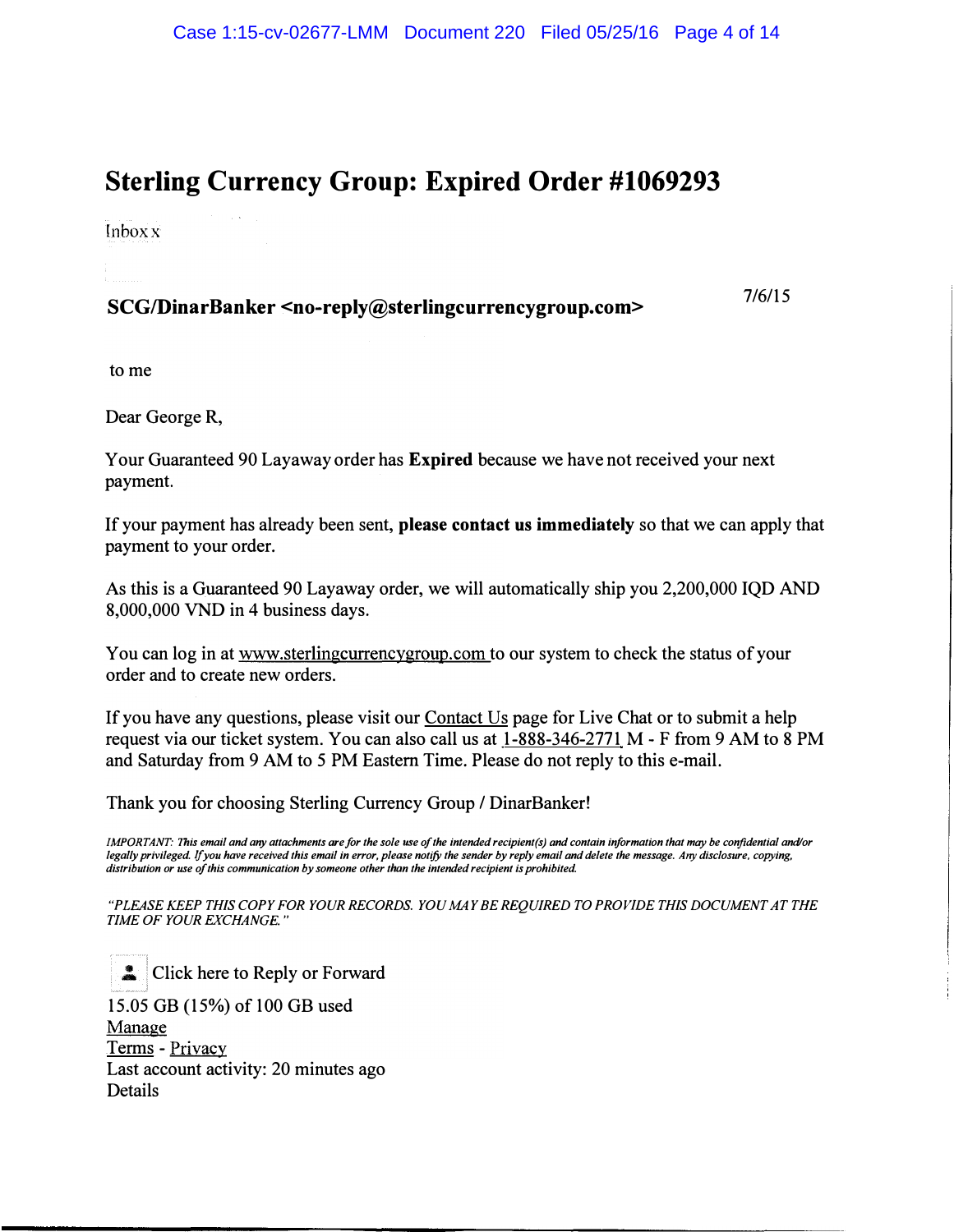## IQD AND 8,000,000 VND 4 business days after this order expires.

 $\sim 10^{11}$  km  $^{-1}$ 

 $\frac{1}{2}$  . When  $\frac{1}{2}$ 

Your order confirmation is below.

# ORDER #1069293

| Ship to:<br>George R Butler<br>23 Baldwin Avenue<br>Crockett, California 94525<br><b>United States</b><br>510-301-6750 | <b>STATUS:</b><br>DATE:<br><b>Mail Order</b><br>PAYMENT METHOD:<br><b>ORDER TYPE:</b><br>Layaway<br><b>SHIPPING METHOD:</b><br>Fedex |                        |  | <b>Deposit Received 2</b><br>05/01/2015, 15:03<br>Guaranteed 90<br><b>Expedited 1 Day</b> |  |
|------------------------------------------------------------------------------------------------------------------------|--------------------------------------------------------------------------------------------------------------------------------------|------------------------|--|-------------------------------------------------------------------------------------------|--|
| <b>Product</b>                                                                                                         | (*) Exchange Rate Per Million                                                                                                        | <b>Quantity</b>        |  | <b>Subtotal</b>                                                                           |  |
| <b>Circulated Vietnamese</b><br>Dong                                                                                   | \$80.00                                                                                                                              | 40,000,000             |  | \$3,200.00                                                                                |  |
| Uncirculated Iraqi Dinar<br>25k                                                                                        | \$1,100.00                                                                                                                           | 11,000,000             |  | \$12,100.00                                                                               |  |
|                                                                                                                        |                                                                                                                                      | Subtotal:              |  | \$15,300.00                                                                               |  |
|                                                                                                                        |                                                                                                                                      | <b>Shipping cost:</b>  |  | \$20.00                                                                                   |  |
|                                                                                                                        |                                                                                                                                      | <b>Loyalty Credit:</b> |  | $-$343.00$                                                                                |  |
|                                                                                                                        |                                                                                                                                      | <b>1st Payment:</b>    |  | \$1,207.00                                                                                |  |
|                                                                                                                        |                                                                                                                                      | 2nd Payment:           |  | \$1,530.00                                                                                |  |
|                                                                                                                        |                                                                                                                                      | 3rd Payment:           |  | \$1,530.00                                                                                |  |
|                                                                                                                        | <b>1st Amount Received:</b>                                                                                                          |                        |  | \$1,207.00                                                                                |  |
|                                                                                                                        | 2nd Amount Received:                                                                                                                 |                        |  | \$1,530.00                                                                                |  |
|                                                                                                                        |                                                                                                                                      | 3rd Balance Due:       |  | \$1,530.00                                                                                |  |
|                                                                                                                        | 3rd Payment Due Date:                                                                                                                |                        |  | 07/03/2015                                                                                |  |
|                                                                                                                        |                                                                                                                                      | <b>Final Payment:</b>  |  | \$10,710.00                                                                               |  |
|                                                                                                                        |                                                                                                                                      |                        |  | Total cost: \$14,977.00                                                                   |  |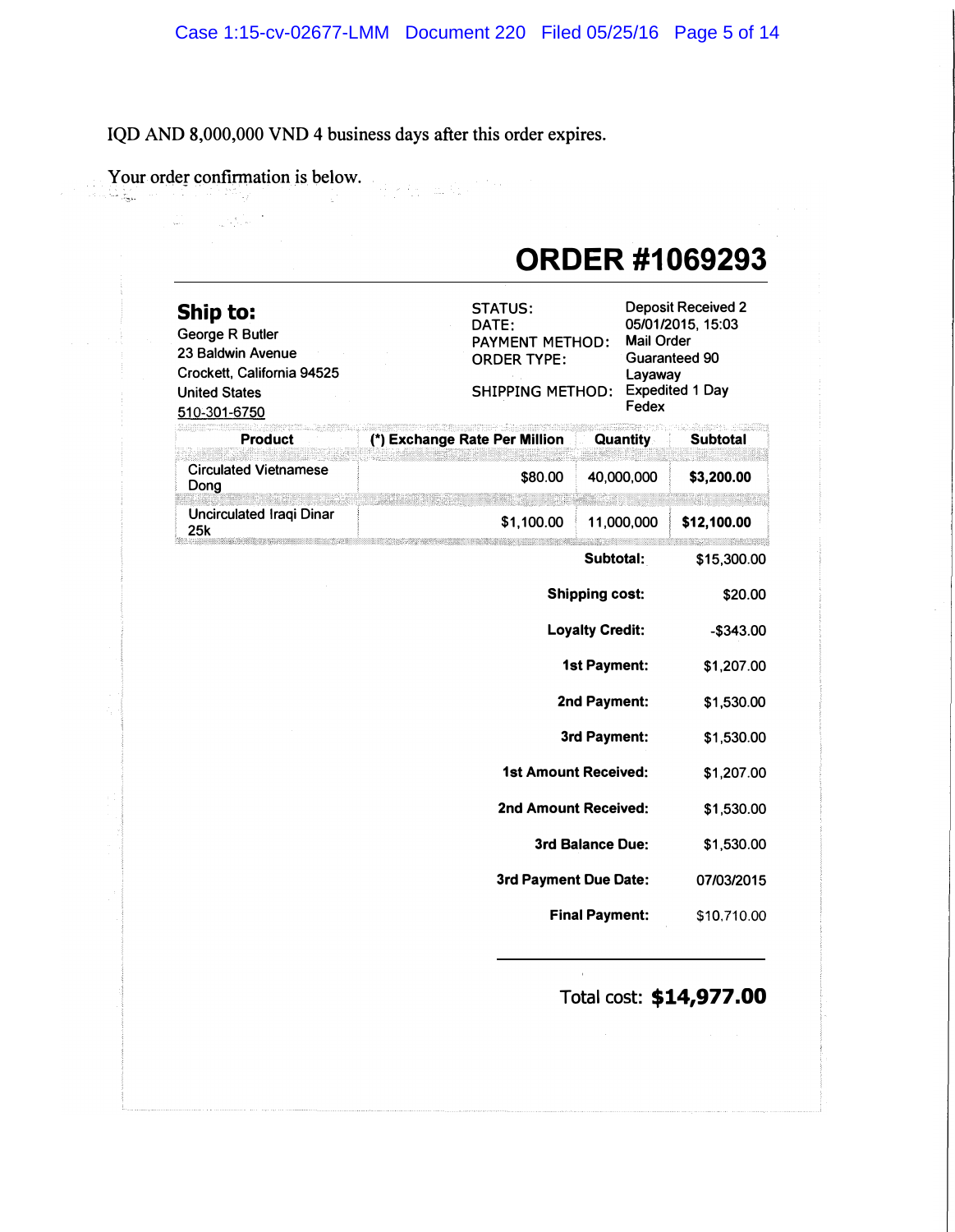. \* The listed exchange rate( s) on this invoice is defined as the cost in USD per million of the currency being purchased for this order. If you wish to sell currency to us, please visit our website (www.sterlingcurrencygroup.com) and select "Sell Dinar & Other Currencies" for our currency repurchase rates.

Sterling Currency Group \* 2625 Piedmont Rd NE Ste. 56-590 Atlanta, GA 30324 \* 404-991-5740

You can log in at www.sterlingcurrencyg�oup.com to our system to check the status of your order: and to create new orders.

m**ted** Stated

If you have any questions, please visit our Contact Us page for Live Chat or to submit a help request via our ticket system. You can also call us at 1-888-346-2771 M - F from 9 AM to 8 PM and Saturday from 9 AM to 5 PM Eastern Time. Please do not reply to this e-mail.

Thank you for choosing Sterling Currency Group / DinarBanker!

IMPORTANT: This email and any attachments are for the sole use of the intended recipient(s) and contain information that may be confidential and/or legally privileged. If you have received this email in error, please notify the sender by reply email and delete the message. Any disclosure, copying, distribution or use of this communication by someone other than the intended recipient is prohibited.

"PLEASE KEEP THIS COPY FOR YOUR RECORDS. YOU MAY BE REQUIRED TO PROVIDE THIS DOCUMENT AT THE TIME OF YOUR EXCHANGE."

**.:** Click here to Reply or Forward

15.05 GB (15%) of 100 GB used Manage Terms - Privacy Last account activity: 5 minutes ago **Details**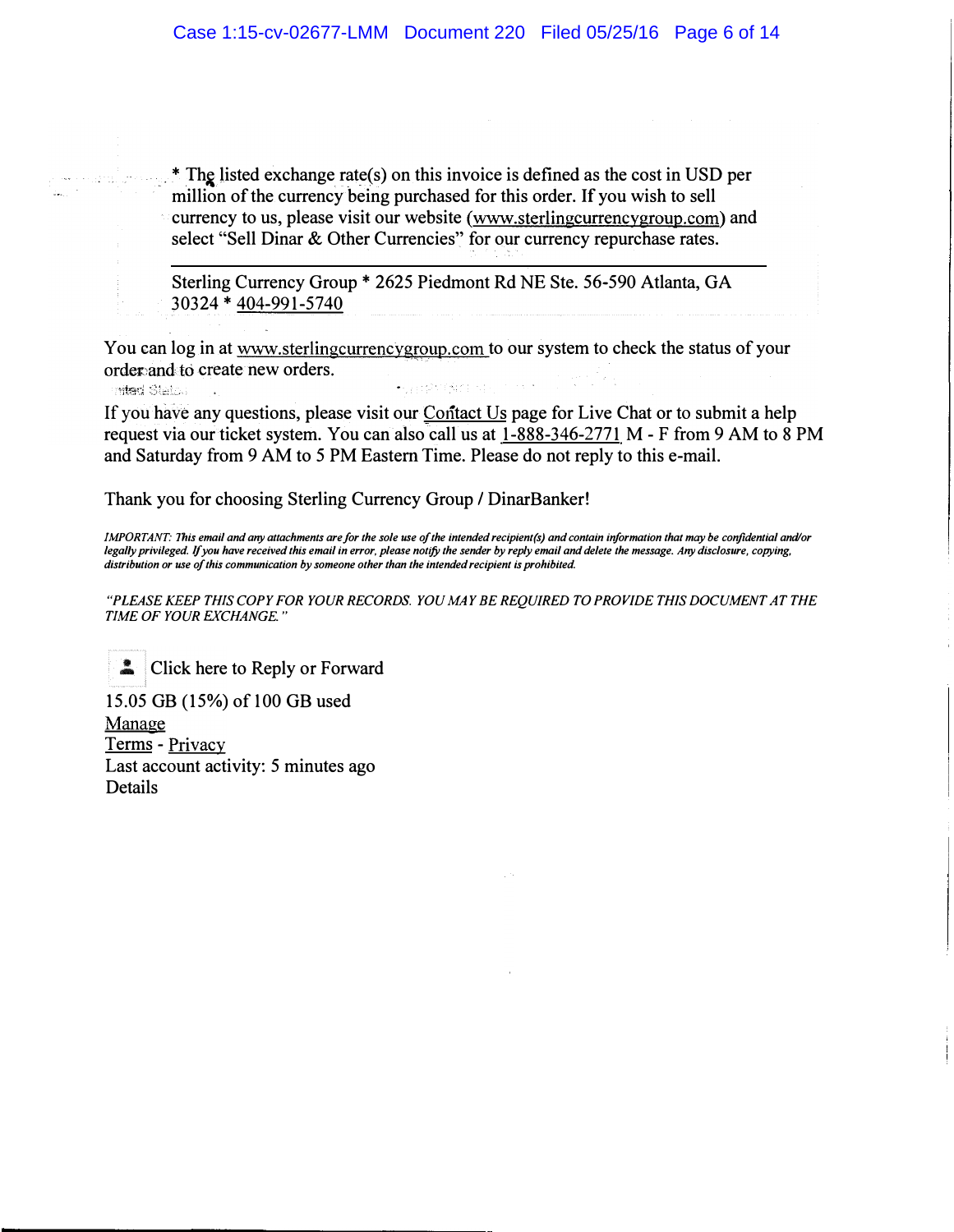21 of 29

# SCG/DinarBanker: Your profile has been updated.

Moneyx

SCG/DinarBanker <no-reply@sterlingcurrencygroup.com> 5/1115

to me

Dear George R,

Your profile has been updated

User account information

Email: aguahealons@gmail.com

Contact information

First name: George R Last name: Butler

Phone: 510-301-6750

Billing address

Shipping address

Address: City: Country: 23 Baldwin Avenue **Crockett** United States State/province: California Zip/postal code: 94525

Country: United States

IMPORTANT: This email and any attachments are for the sole use of the intended recipient(s) and contain information that may be confidential and/or legally privileged. If you have received this email in error, please notify the sender by reply email and delete the message. Any disclosure, copying, distribution or use of this communication by someone other than the intended recipient is prohibited.

"PLEASE KEEP THIS COPY FOR YOUR RECORDS. YOU MAY BE REQUIRED TO PROVIDE THIS DOCUMENT AT THE TIME OF YOUR EXCHANGE."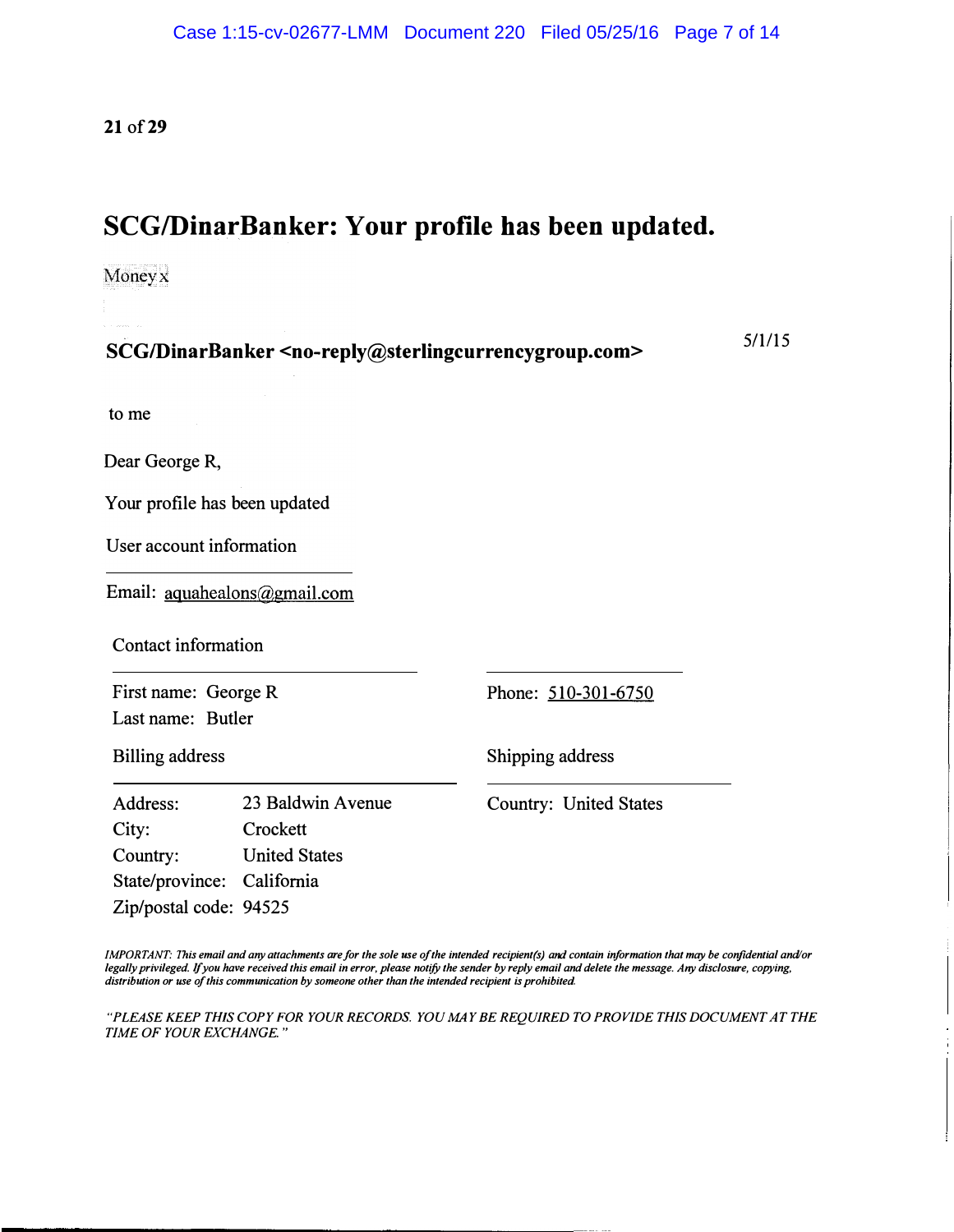2 of7

## Sterling Currency Group: Deposit Received for Order #6960082

Money/Manifesting Money  $x$ 

SCG/DinarBanker <no-reply@sterlingcurrencygroup.com>
5/25/15

to me

Dear George R,

Thank you for your payment. The amount of \$1,050.00 has been applied to your order. Your second payment of \$950.00 is due on 06/21/2015.

If you don't make the second payment, your order will be Expired, and currency equivalent to the payment and credits applied to this order will ship 4 business days later.

To make your payment by eCheck (payment amount must be \$5,000 or less): https ://www .sterlingcurrencygroup.com/payment-instructions.html#ecbeck

To make your payment by MAIL: https://www.sterlingcurrencygroup.com/payment-instructions.html#mail

To make your payment by WIRE (payments less than \$1000 incur a \$25 fee): https://www.sterlingcurrencygroup.com/payment-instructions.html#wire

Your order confirmation is below.

# ORDER #6960082

Ship to: George R Butler 23 Baldwin Avenue Crockett, California 94525 United States 510-301-6750

STATUS: DATE: PAYMENT METHOD: Mail Order ORDER TYPE: SHIPPING METHOD: Expedited 1 Day

Deposit Received 05/22/2015, 12:13 Guaranteed 90 Layaway Fedex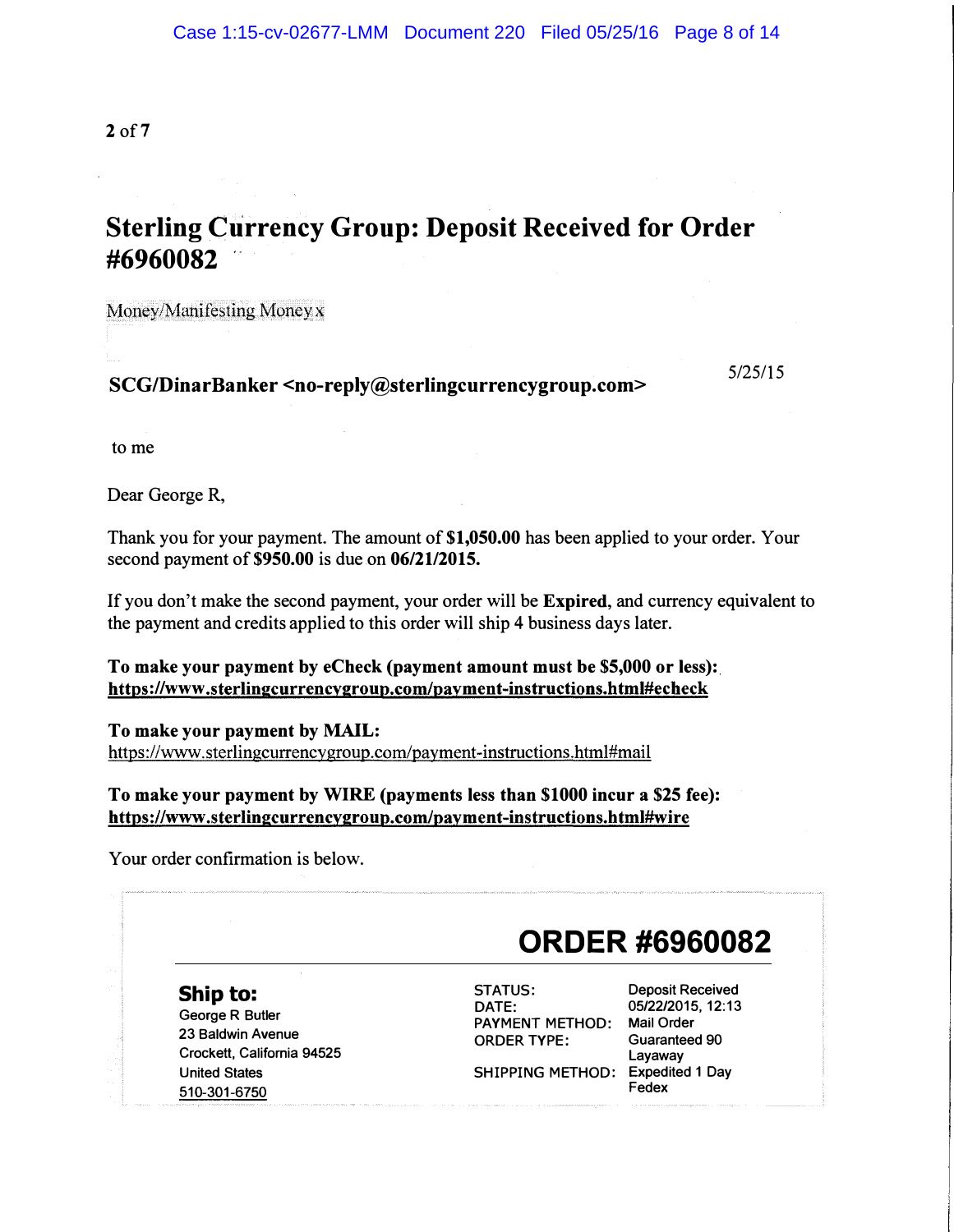| <b>Product</b>               | (*) Exchange Rate Per Million | Quantity                    | <b>Subtotal</b> |
|------------------------------|-------------------------------|-----------------------------|-----------------|
| Uncirculated Iraqi Dinar 25k | \$1,100.00                    | 9,000,000                   | \$9,900.00      |
|                              |                               | Subtotal:                   | \$9,900.00      |
|                              |                               | <b>Shipping cost:</b>       | \$20.00         |
|                              |                               | <b>1st Amount Received:</b> | \$1,050.00      |
|                              |                               | 2nd Balance Due:            | \$950.00        |
|                              | 2nd Final Payment Due Date:   |                             | 06/21/2015      |

لأفاح والعاران والعج

a ang panganganang

Total cost: \$9,920.00

\*The listed exchange rate(s) on this invoice is defined as the cost in USD per million of the currency being purchased for this order. If you wish to sell currency to us, please visit our website (www.sterlingcurrencygroup.com) and select "Sell Dinar & Other Currencies" for our currency repurchase rates.

Sterling Currency Group \* 2625 Piedmont Rd NE Ste. 56-590 Atlanta, GA 30324 \* 404-991-5740

If you have any questions, please visit our Support Center for Live Chat or to submit a ticket. You can call us at 1-888-346-2771 M - F from 9 AM to 8 PM and Saturday from 9 AM to 5 PM ET. Please do not reply to this e-mail.

Thank you for choosing Sterling Currency Group / DinarBanker!

IMPORTANT: This email and any attachments are for the sole use of the intended recipient(s) and contain information that may be confidential and/or legally privileged. If you have received this email in error, please notify the sender by reply email and delete the message. Any disclosure, copying, distribution or use of this communication by someone other than the intended recipient is prohibited.

"PLEASE KEEP THIS COPY FOR YOUR RECORDS. YOU M4Y BE REQUIRED TO PROVIDE THIS DOCUMENT AT THE TIME OF YOUR EXCHANGE."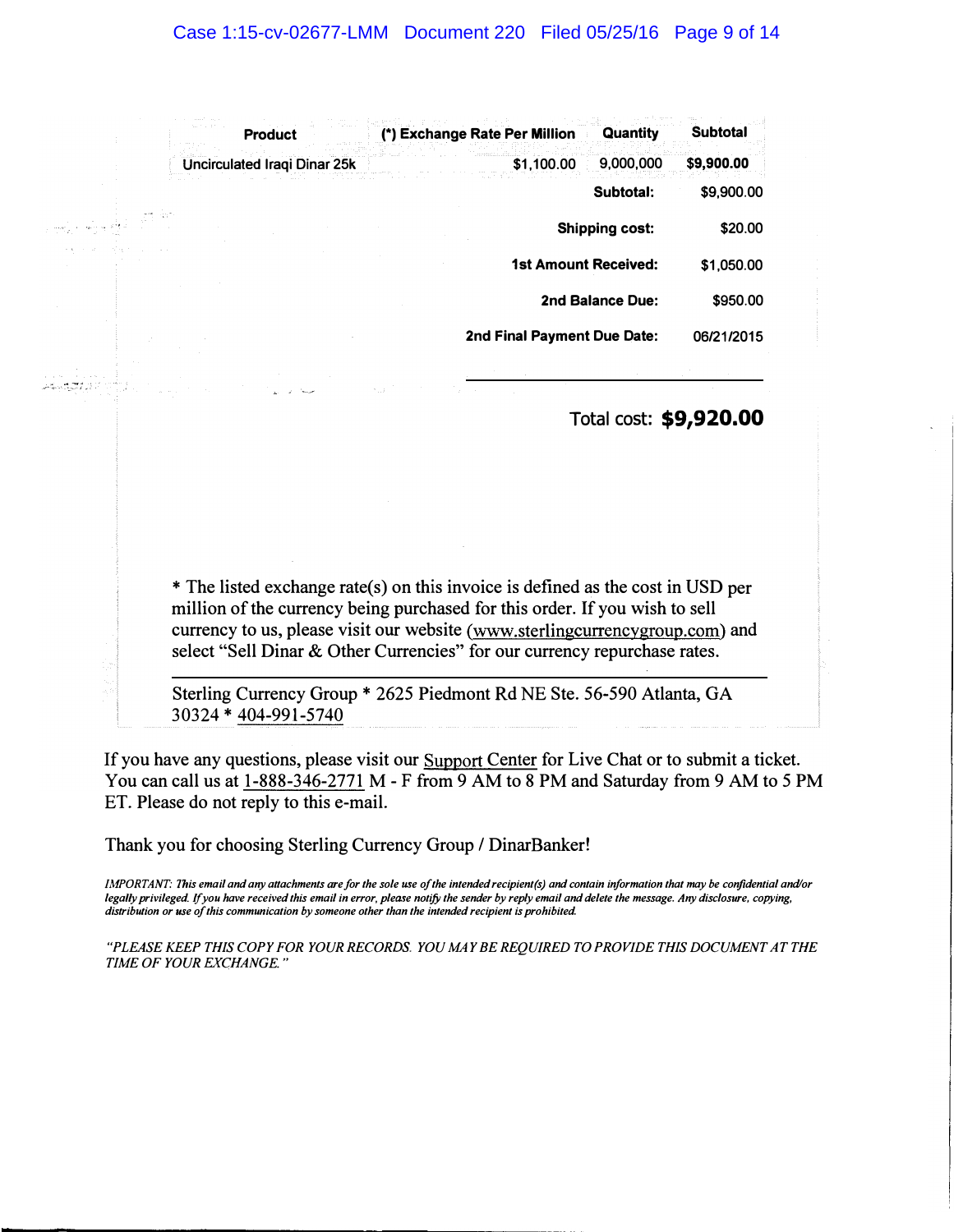| Case 1:15-cv-02677-LMM  Document 220  Filed 05/25/16  Page 10 of 14                                                    |                                                                                                    |                                                                                                                 |                 |
|------------------------------------------------------------------------------------------------------------------------|----------------------------------------------------------------------------------------------------|-----------------------------------------------------------------------------------------------------------------|-----------------|
| Ship to:<br>George R Butler<br>23 Baldwin Avenue<br>Crockett, California 94525<br><b>United States</b><br>510-301-6750 | <b>STATUS:</b><br>DATE:<br><b>PAYMENT METHOD:</b><br><b>ORDER TYPE:</b><br><b>SHIPPING METHOD:</b> | <b>Deposit Received</b><br>04/26/2014, 12:44<br>vCheck<br>Guaranteed 90 Layaway<br><b>Expedited 1 Day Fedex</b> |                 |
| <b>Product</b>                                                                                                         | (*) Exchange Rate Per Million                                                                      | Quantity                                                                                                        | <b>Subtotal</b> |
| Uncirculated Iraqi Dinar 25k                                                                                           | \$1,100.00                                                                                         | 11,000,000                                                                                                      | \$12,100.00     |
|                                                                                                                        |                                                                                                    | Subtotal:                                                                                                       | \$12,100.00     |
|                                                                                                                        |                                                                                                    | Shipping cost:                                                                                                  | \$20.00         |
|                                                                                                                        |                                                                                                    | <b>Loyalty Credit:</b>                                                                                          | -\$674.00       |
|                                                                                                                        |                                                                                                    | <b>1st Amount Received:</b>                                                                                     | \$556.00        |
|                                                                                                                        |                                                                                                    |                                                                                                                 |                 |

2nd Balance Due: \$1,210.00

2nd Final Payment Due Date: 06/0412014

### Total cost: \$11,446.00

The listed exchange rate(s) on this invoice is defined as the cost in USO per million of the currency being purchased for this order. If you wish to sell currency to us, please visit our website (www.sterlingcurrencygroup.com) and select "Sell Dinar & Other Currencies" for our currency repurchase rates.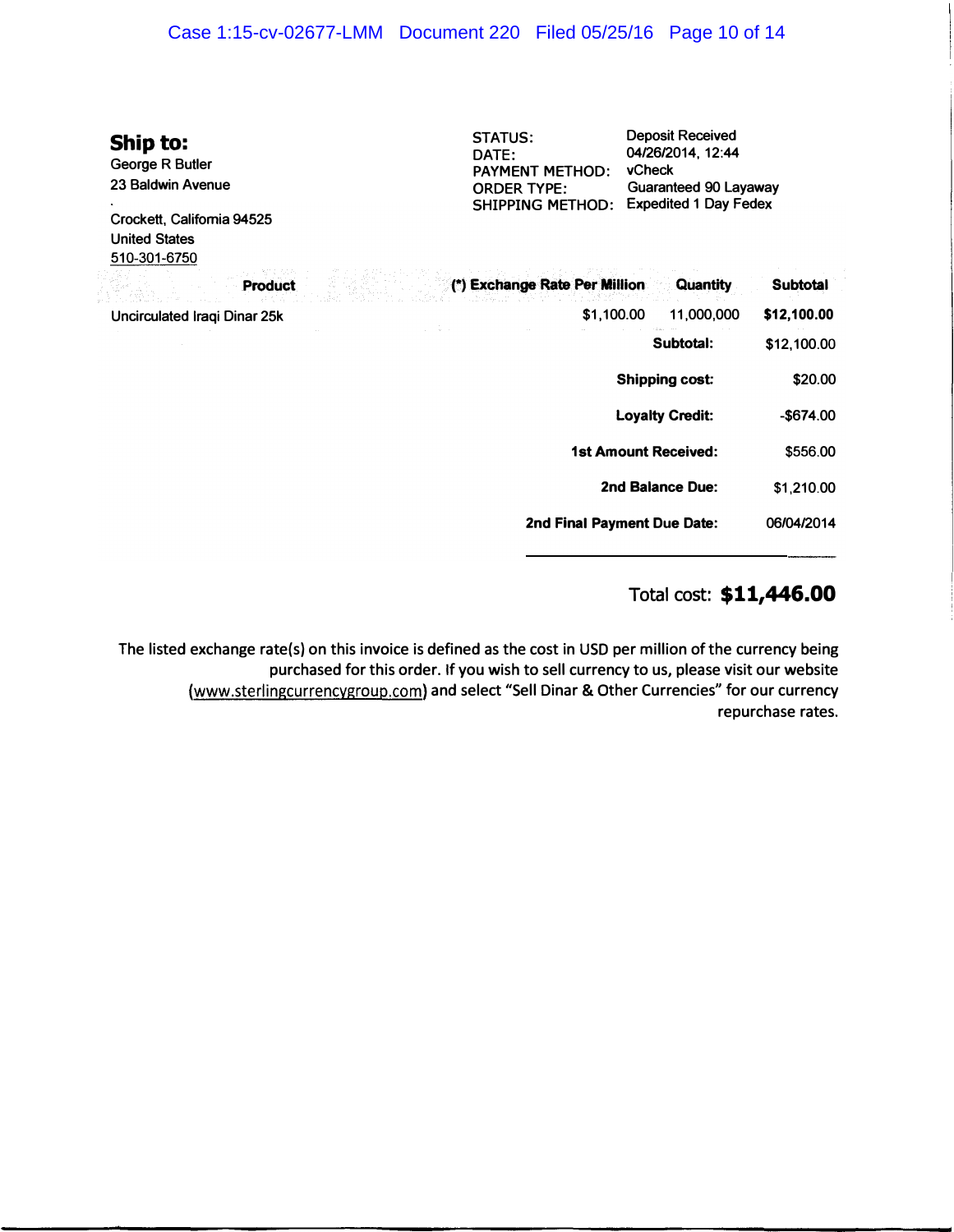# ,Wire Transfer Services

Outgoing Wire Transfer Request

| Today's Date:        |               |                   | Wells Fargo Reference Number: |  |
|----------------------|---------------|-------------------|-------------------------------|--|
| 05/21/2015           |               |                   | FW0000485141385111            |  |
| <b>Banker Name:</b>  |               |                   | Officer/Portfolio Number:     |  |
| MAYRA L. RAMIREZ     |               |                   | B5728                         |  |
| <b>Banker Phone:</b> | Store Number: | <b>Banker AU:</b> | <b>Banker MAC:</b>            |  |
| $ 510/245 - 2690$    | 104867        | 10000485          | A0222-011                     |  |

Outgoing wires can only be sent for Wells Fargo customers. Provide the Customer Copy to the customer ensuring you give them the Wire Transfer Agreement on pages 3 and 4. Note: Wells Fargo Wire Transfer Services will route wires based on correspondent banking relationships. See the Wire Transfer Information for explanations of the Mexican CLABE number, the SWIFT BIC, the International Routing Code ("IRC") and the International Bank Account Number ("IBAN").

#### Originator's Information

t

| <b>Originator Name:</b>                              |                                  |                                      | Street Address:         |                        |
|------------------------------------------------------|----------------------------------|--------------------------------------|-------------------------|------------------------|
| ROD BUTLER                                           |                                  |                                      | 23 BALDWIN AVE          |                        |
| Primary ID Type:                                     | <b>Primary ID Description:</b>   |                                      | Address Line 2:         |                        |
| DLIC                                                 | C2367897                         |                                      |                         |                        |
| Primary ID St/Ctry/Prov:                             | Primary ID Issue Date:           | <b>Primary ID Expiration Date:</b>   | Address Line 3:         |                        |
| CA                                                   | 04/09/2013                       | 03/31/2018                           |                         |                        |
| Secondary ID Type:                                   | <b>Secondary ID Description:</b> |                                      | City:                   | State:                 |
| PINV                                                 | PIN Validation                   |                                      | <b>CROCKETT</b>         | ICA                    |
| Secondary ID State/Country: Secondary ID Issue Date: |                                  | <b>Secondary ID Expiration Date:</b> | <b>ZIP/Postal Code:</b> | Country:               |
|                                                      |                                  |                                      | 94525-1509              | US                     |
|                                                      |                                  |                                      | Home Phone:             | <b>Business Phone:</b> |
|                                                      |                                  |                                      | 510/301-6750            |                        |

#### Wire Amount and Source of Funds

| <b>Amount (US Dollars):</b>                               |  |                                  | Bank/COID:                                                                                                                                                                                |  |  |
|-----------------------------------------------------------|--|----------------------------------|-------------------------------------------------------------------------------------------------------------------------------------------------------------------------------------------|--|--|
| \$1,050.00                                                |  |                                  | 100114                                                                                                                                                                                    |  |  |
|                                                           |  |                                  |                                                                                                                                                                                           |  |  |
|                                                           |  | Name/Address Line 1:             |                                                                                                                                                                                           |  |  |
| Sterling Currency Group, LLC                              |  |                                  | 2625 Piedmont Road NE Suite 56-590                                                                                                                                                        |  |  |
| Beneficiary Account Number/IBAN (Foreign)/CLABE (Mexico): |  |                                  |                                                                                                                                                                                           |  |  |
|                                                           |  | Atlanta, Georgia 30324           |                                                                                                                                                                                           |  |  |
|                                                           |  |                                  |                                                                                                                                                                                           |  |  |
|                                                           |  |                                  |                                                                                                                                                                                           |  |  |
|                                                           |  | <b>Beneficiary Phone Number:</b> |                                                                                                                                                                                           |  |  |
|                                                           |  | 888/346-2771                     |                                                                                                                                                                                           |  |  |
|                                                           |  |                                  |                                                                                                                                                                                           |  |  |
|                                                           |  |                                  |                                                                                                                                                                                           |  |  |
|                                                           |  |                                  | Debit Wells Fargo Account:<br>6333157151<br>Beneficiary/Recipient Information (This is the ultimate recipient of the wire transfer funds)<br>Name/Address Line 2:<br>Name/Address Line 3: |  |  |

------------------------------

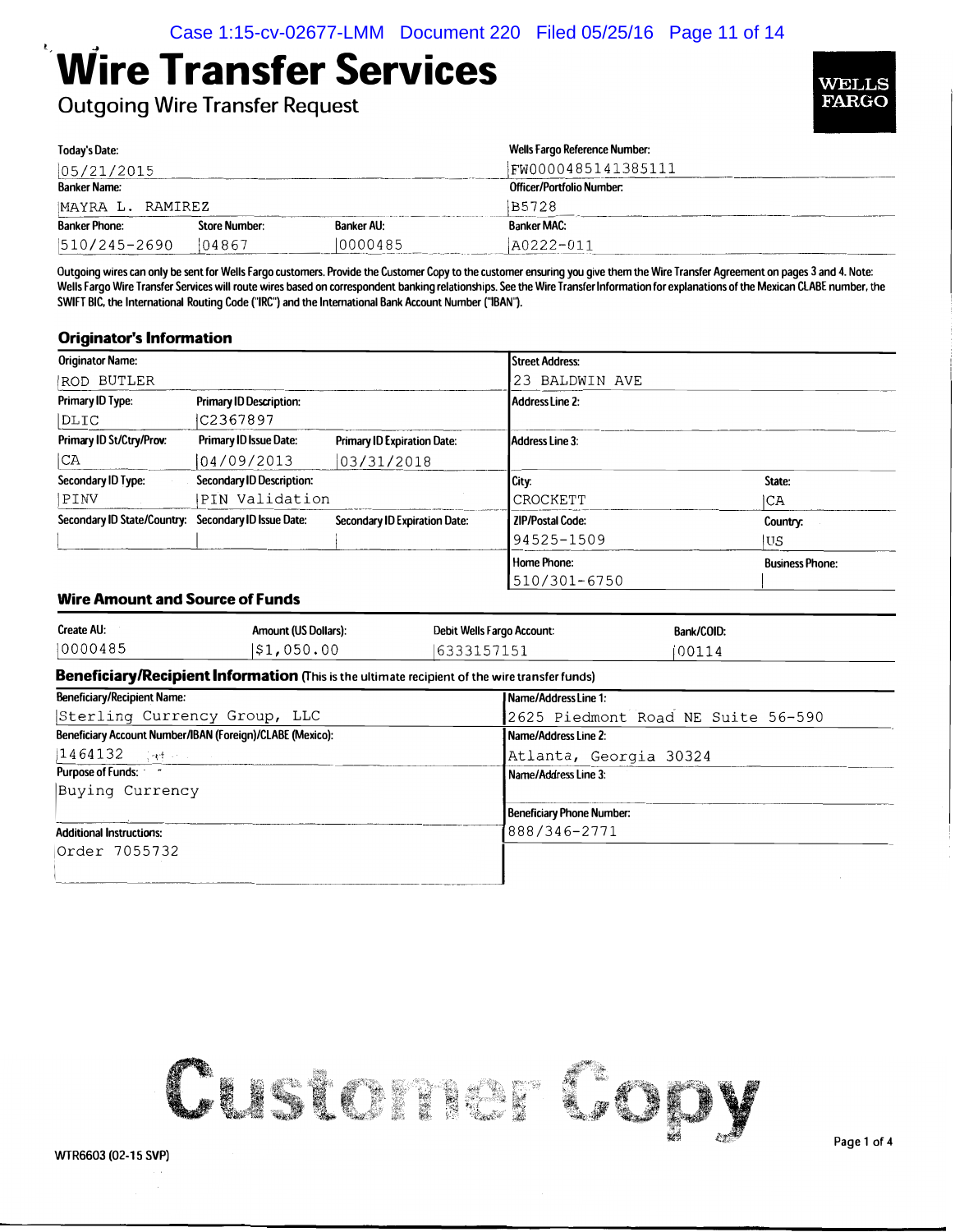#### Case 1:15-cv-02677-LMM Document 220 Filed 05/25/146 fer Pervices Docgoing Wire Transfer Request

|                                                                              | SWIFT/BIC:                                                                 | <b>Beneficiary Bank Name:</b>    |        |                                                                                                                                                                                                                                                                                                                                                                          |
|------------------------------------------------------------------------------|----------------------------------------------------------------------------|----------------------------------|--------|--------------------------------------------------------------------------------------------------------------------------------------------------------------------------------------------------------------------------------------------------------------------------------------------------------------------------------------------------------------------------|
| 021201639                                                                    |                                                                            | CITY NATIONAL BANK OF NEW JERSEY |        |                                                                                                                                                                                                                                                                                                                                                                          |
| <b>Beneficiary Bank Address:</b>                                             |                                                                            | City:                            | State: |                                                                                                                                                                                                                                                                                                                                                                          |
|                                                                              |                                                                            | NEWARK                           | ΝJ     |                                                                                                                                                                                                                                                                                                                                                                          |
| <b>Additional Instructions:</b>                                              |                                                                            |                                  |        |                                                                                                                                                                                                                                                                                                                                                                          |
|                                                                              |                                                                            |                                  |        |                                                                                                                                                                                                                                                                                                                                                                          |
|                                                                              |                                                                            |                                  |        |                                                                                                                                                                                                                                                                                                                                                                          |
| <b>Wire Fees</b>                                                             |                                                                            |                                  |        |                                                                                                                                                                                                                                                                                                                                                                          |
|                                                                              | on the information on this Request in making the requested funds transfer. |                                  |        | Wire transfer fees will be charged to the Originator's Debit Account. Additional fees from intermediary and beneficiary banks may be charged to international transactions.<br>My signature here indicates agreement to all of the information on this Outgoing Wire Transfer Request and to the terms and conditions of this request. Wells Fargo is authorized to rely |
|                                                                              |                                                                            |                                  |        |                                                                                                                                                                                                                                                                                                                                                                          |
| AU of Originator's Account:                                                  | <b>Wells Fargo Wire Fee Amount:</b>                                        |                                  |        |                                                                                                                                                                                                                                                                                                                                                                          |
|                                                                              | \$35                                                                       |                                  |        |                                                                                                                                                                                                                                                                                                                                                                          |
|                                                                              |                                                                            |                                  |        |                                                                                                                                                                                                                                                                                                                                                                          |
| 0000175<br><b>Customer Signature</b><br><b>Originator Name</b><br>ROD BUTLER |                                                                            |                                  |        |                                                                                                                                                                                                                                                                                                                                                                          |
| <b>Originator Signature</b>                                                  |                                                                            |                                  |        |                                                                                                                                                                                                                                                                                                                                                                          |
|                                                                              |                                                                            | Submit manually                  |        | Date:                                                                                                                                                                                                                                                                                                                                                                    |

 $\mathbf{R}$ 

..

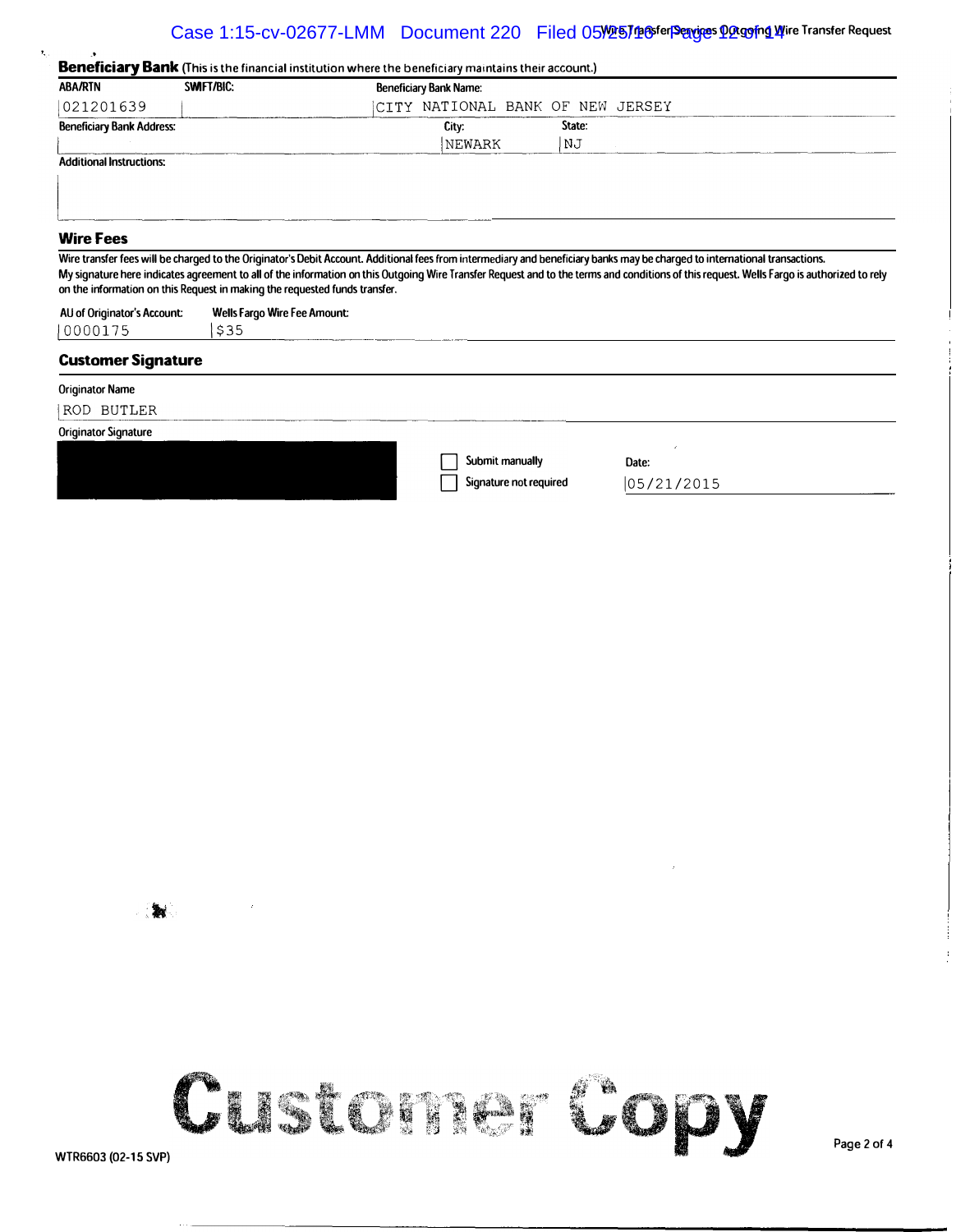#### . Agreement For Outgoing Wire Transfer Requests ("Wire Transfer Agreement")

Responsibility of Wells Fargo. The wire transfer described in the Outgoing Wire Transfer Request (Page 1) ("Order") may be sent by wire telegraph, telephone, cable or whatever other transmission method Wells Fargo considers to be reasonable. The wire transfer may be transmitted directly to the Beneficiary Bank (the financial institution designated in the Request as the Beneficiary Bank), or indirectly to the Beneficiary Bank through another bank, government agency, or other third party that Wells Fargo considers to be reasonable. Wells Fargo may utilize any funds transfer system or intermediary bank reasonably selected by Wells Fargo, even if its selection differs from instructions in the request.

Agent. Wells Fargo may use agents of its choice to perform any of its obligations.

Limitation of Liability. Wells Fargo will not be liable for any loss or damage due to the failure, delay, or error of: (1) the method of transmission selected by Wells Fargo, (2) a third party selected by Wells Fargo to receive the Order, or (3) the Beneficiary Bank. IN NO EVENT WILL WELLS FARGO BE LIABLE FOR DAMAGES ARISING DIRECTLY OR INDIRECTLY IF THE ORDER IS EXECUTED BY WELL&FARGO IN GOOD FAITH AND IN ACCORDANCE WITH THE TERMS OF THIS AGREEMENT. REGARDLESS OF THE FORM OR NATURE OF ANY CLAIM OR ACTION. IN NO EVENT WILL WELLS FARGO BE LIABLE FOR PUNITIVE. INCIDENTAL OR CONSEQUENTIAL DAMAGES, WHETHER OR NOT WELLS FARGO SHALL HAVE BEEN ADVISED OF THE POSSIBILITY OF SUCH DAMAGES.

Reliance on Information Provided. You acknowledge that you are responsible for providing Wells Fargo with all information required by the Beneficiary's bank, including the reason for payment. if required. Sending wires without the required information can cause the wire to be delayed, returned, or assessed additional fees. If a wire transfer request describes the person to receive the wire transfer ("Beneficiary") inconsistently by name and account number, the wire transfer may be made on the basis of the account number even if the account number identifies a person different from the Beneficiary. If a wire transfer request describes a financial institution inconsistently by name and identification number, the identification number may be relied upon as the proper identification of the financial institution.

International Wire Transfers. A Payment Order expressed in U.S. Dollars will be sent in U.S. Dollars. Company may request that prior to executing a Payment Order, Wells Fargo convert the amount to be transferred from U.S. Dollars to the currency of a designated foreign government or intergovernmental organization ("Foreign Currency") at Wells Fargo's sell rate for exchange in effect on the date Wells Fargo executes the Payment Order. If the financial institution designated to receive the funds does not pay the beneficiary specified in a Payment Order payable in Foreign Currency and the funds are returned to Wells Fargo, Wells Fargo will not be liable for a sum in excess of the value of the funds after they have been converted from Foreign Currency to U.S. Dollars at Wells Fargo's buy rate for exchange at the time the cancellation of the Payment Order is confirmed by Wells Fargo. Wells Fargo will not be liable for any failure or delay by any financial institution or other third party in the designated foreign country in executing or failing to execute any Payment Order Wells Fargo transmits to a foreign country.

Refund. If the Beneficiary Bank does not pay the Beneficiary specified on the Order, a refund will be made only after Wells Fargo has received confirmation of the effective cancellation of the Order and Wells Fargo is in free possession of the funds debited or earmarked in connection with the Order. If the order is payable in Foreign Currency, Wells Fargo will not be liable for a sum in excess of the value of the Order after it has been converted from Foreign Currency to U.S Dollars at Wells Fargo's buying rate for exchange at such time as the cancellation of the Order is confirmed by Wells Fargo.

Failure to Transfer Proper Amount. If Wells Fargo is notified that it did not transfer the full amount stated in the Request, Wells Fargo's sole liability will be to promptly execute a second Payment Order in the amount of the stated deficiency. If Wells Fargo executes an instruction in excess of the amount stated in the Request, to the extent that the originator does not receive the benefit of the Order, Wells Fargo will only be liable for any loss of the principal amount transferred in excess of the amount stated in the Request instructions. Additionally, Wells Fargo will be liable for the amount of interest the originator has lost due to the transfer of the excess amount. computed at the then current Federal Funds rate. However, Wells Fargo's liability for loss of interest shall be limited to twenty (20) calendar day's interest. This section sets forth Wells Fargo's complete liability for the order issued under this agreement.

Finality of orders. The order will be final and will not be subject to stop payment or recall, except that Wells Fargo may, at the originator's request, make an effort to effect such stop payment or recall. In such case, Wells Fargo will incur no liability for its failure or inability to do so.

Fees. In addition to the outgoing wire transfer fee, additional fees may apply. Additional fees can include, but are not limited to: an additional fee for bank initiated transactions, amendment fees, statement fees, fees assessed by beneficiary and intermediary banks, etc. On international outgoing wires, if a SWIFT BIC, IRC, IBAN, or CLABE number is not provided the foreign banks may return the wire or assess a surcharge. Wells Fargo Wire Transfer Fees are disclosed in your most recent Fee and Information Schedule and related amendments. Acts of God. Wells Fargo is excused for delays or failure to execute the Order to the extent that the delay or failure results from a cause beyond the reasonable control of Wells Fargo.

#### Wire Transfer Information

General Information: You can NOT have a bank as the final beneficiary, unless the wire is a payment to Wells Fargo (i.e.: mortgage, auto loan, etc.). We are required to know who the money is going to, to ensure the funds are not being used to support terrorist or drug activity. We need an account number for the beneficiary OR a complete physical address. No PO Boxes may be used when no account number is provided for the Beneficiary.

International Wires: Wires going to foreign countries require different numbers depending on the receiving foreign country. All wire transfer payments destined for Europe should include the SWIFT Bank Identifier Code (SWIFT BIC), International Routing Code (IRC) as applicable, and for participating countries the beneficiary's International Bank Account Number (IBAN). Mexican banks require a CLABE number in addition to the SWIFT BIC.

- 1. SWIFT Bank Identifier Code (SWIFT BIC). The 8 or 11 character SWIFT BIC is a unique series of alpha numeric characters that help to identify a specific financial institution. The SWIFT BIC should be obtained from the beneficiary. To ensure timely delivery please be sure that international outgoing wires include the SWIFT BIC where applicable.
- 2. International Routing Code (IRC): Some countries throughout the international banking community have created international routing codes, which are used in combination with the SWIFT BIC to aid in routing the payment through a main office to a branch. Each country has a specific name for their routing code (i.e., Sort Code in the United Kingdom, Canadian Payments Association Routing Numbers in Canada). Your beneficiary must provide the international routing code to facilitate receipt of an international payment. Sending a wire without the IRC number can delay the wire, or the receiving bank may return the wire when this number is not included in the payment instructions, and additional fees may be assessed.
- 3. International Bank Account Number (IBAN): The IBAN varies by country/institution. Waming! Only the bank servicing an account can provide the correct IBAN of that account and must be obtained from the beneficiary of the wire. Sending a wire to a participating country without the IBAN can delay the wire, or the receiving bank may return the wire when the IBAN is not included in the payment instructions, and additional fees may be assessed.
- 4. Indian Financial System Code (IFSC): Every Indian bank has a unique eleven (11) character alpha numeric code identifying the bank branch to receive the wire transfer. To ensure timely delivery, please be sure that international outgoing wires include the IFSC where applicable.